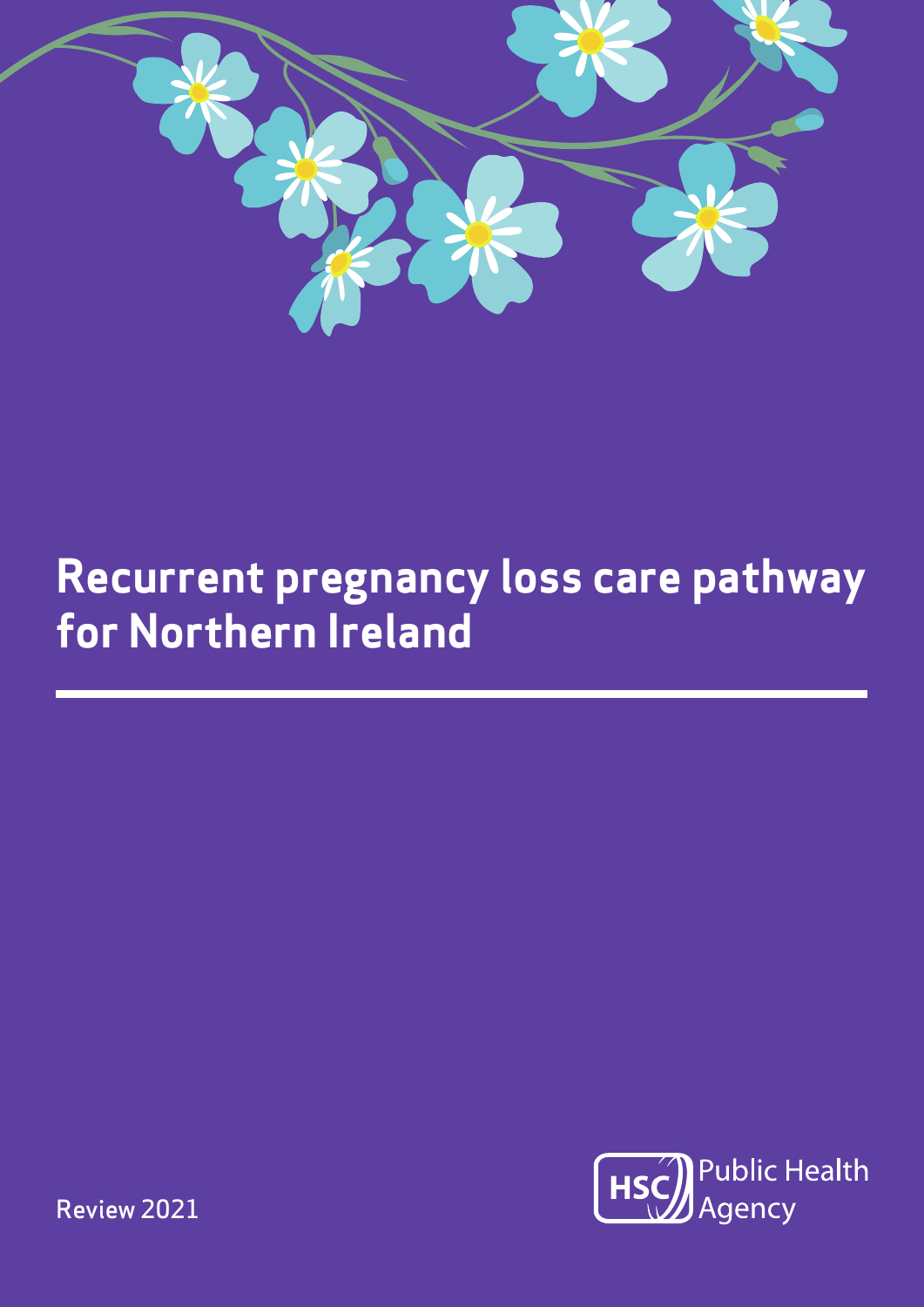# **Contents**

|  | The importance of emotional support in recurrent pregnancy loss 14                                                                      |  |  |
|--|-----------------------------------------------------------------------------------------------------------------------------------------|--|--|
|  | A model for providing emotional support for women and their partners<br>throughout the regional pathway for recurrent pregnancy loss 18 |  |  |
|  |                                                                                                                                         |  |  |
|  | Principles of the approach to the provision of emotional support during the                                                             |  |  |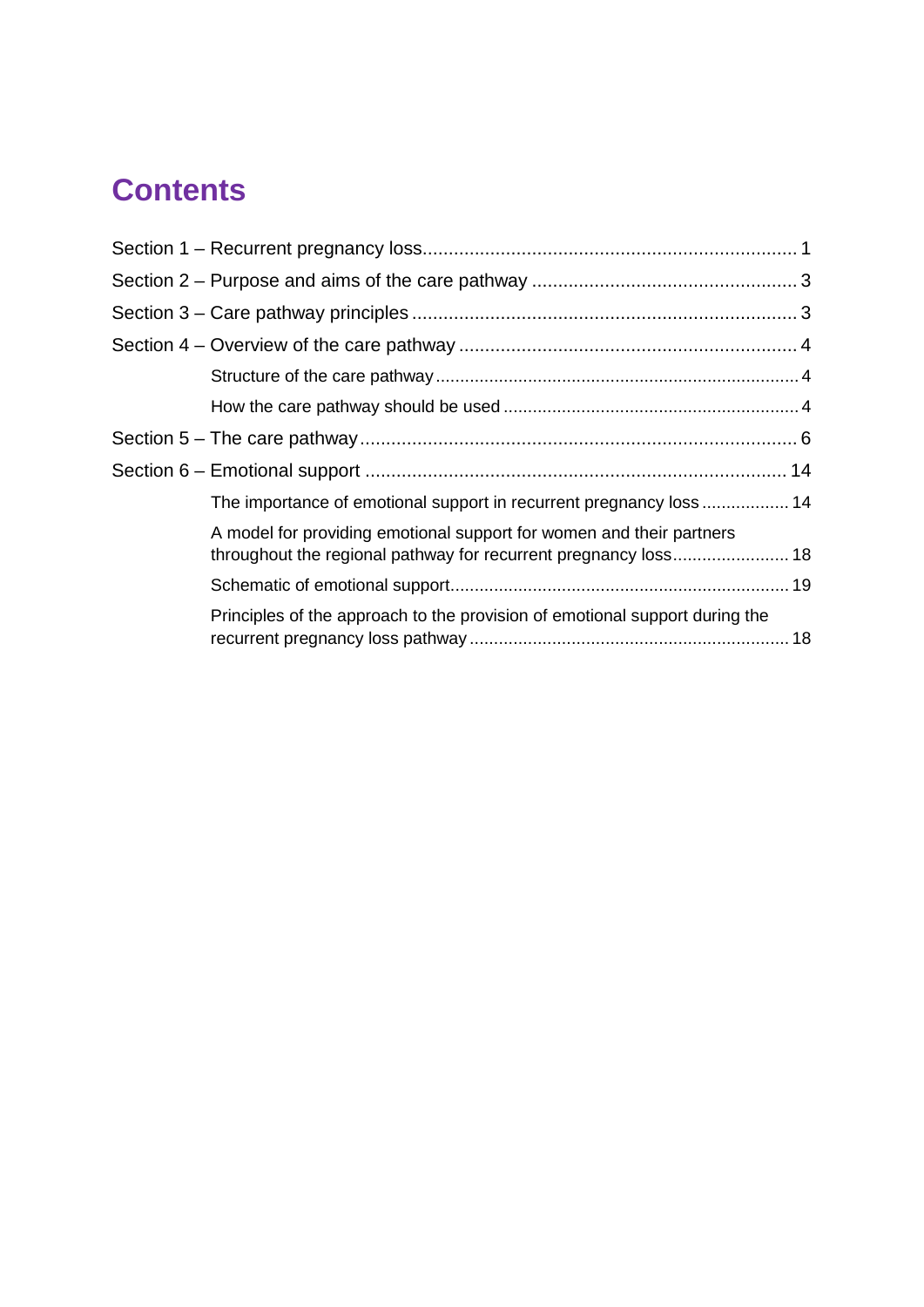# <span id="page-2-0"></span>**Section 1 – Recurrent pregnancy loss**

1.1 Pregnancy loss is defined as the spontaneous loss of a pregnancy before the foetus reaches viability. It therefore includes all pregnancy losses from the time of conception until 24 weeks of gestation. $1$ 

1.2 Defining recurrent pregnancy loss (RPL) is complex, as illustrated by the variation in definitions utilised by various guidelines across different countries, and is limited by pathophysiological evidence to support the definition being extended or constricted. The RCOG guidance defines recurrent pregnancy loss as **'the loss of three or more consecutive pregnancies'.** The more recently published ESHRE guidance has highlighted the need for further research in this area and the guideline development group did not reach consensus on a definition. The definition offered by this guideline is **'A diagnosis of Recurrent Pregnancy Loss (RPL) could be considered after the**  loss of two or more pregnancies<sup>'. <sup>[2](#page-2-2)</sup> The tentative wording underscores the uncertainty.</sup> It also makes reference to the need to consult with couples as to when investigations should be conducted, as well as considering available resources.

1.3 In June 2016 as part of a regional process on gynaecology outpatient reform, advice pages were developed to aid GPs in referring patients to secondary care gynaecology services. An advice page was developed for recurrent pregnancy loss by this group and is currently in use on the Clinical Communication Gateway (CCG). This advises GPs that the following patients can be considered for referral:

- All women with 3 or more consecutive pregnancy losses
- All women with 1 or more second trimester pregnancy losses
- All women with a history of pregnancy loss and an associated condition such as antiphospholipid syndrome, PCOS, chronic medical disorder
- All women over 35 years old with 2 or more pregnancy losses

<span id="page-2-1"></span> $1$  Royal College Obstetricians and Gynaecologists. The Investigation and Treatment of Couples with Recurrent First-trimester and Second-trimester Miscarriage. Green-top Guideline No.17, April 2011.<br><sup>2</sup> European Society of Human Reproduction and Embryology (ESHRE). Recurrent Pregnancy Loss Guidelines.

<span id="page-2-2"></span>November 2017.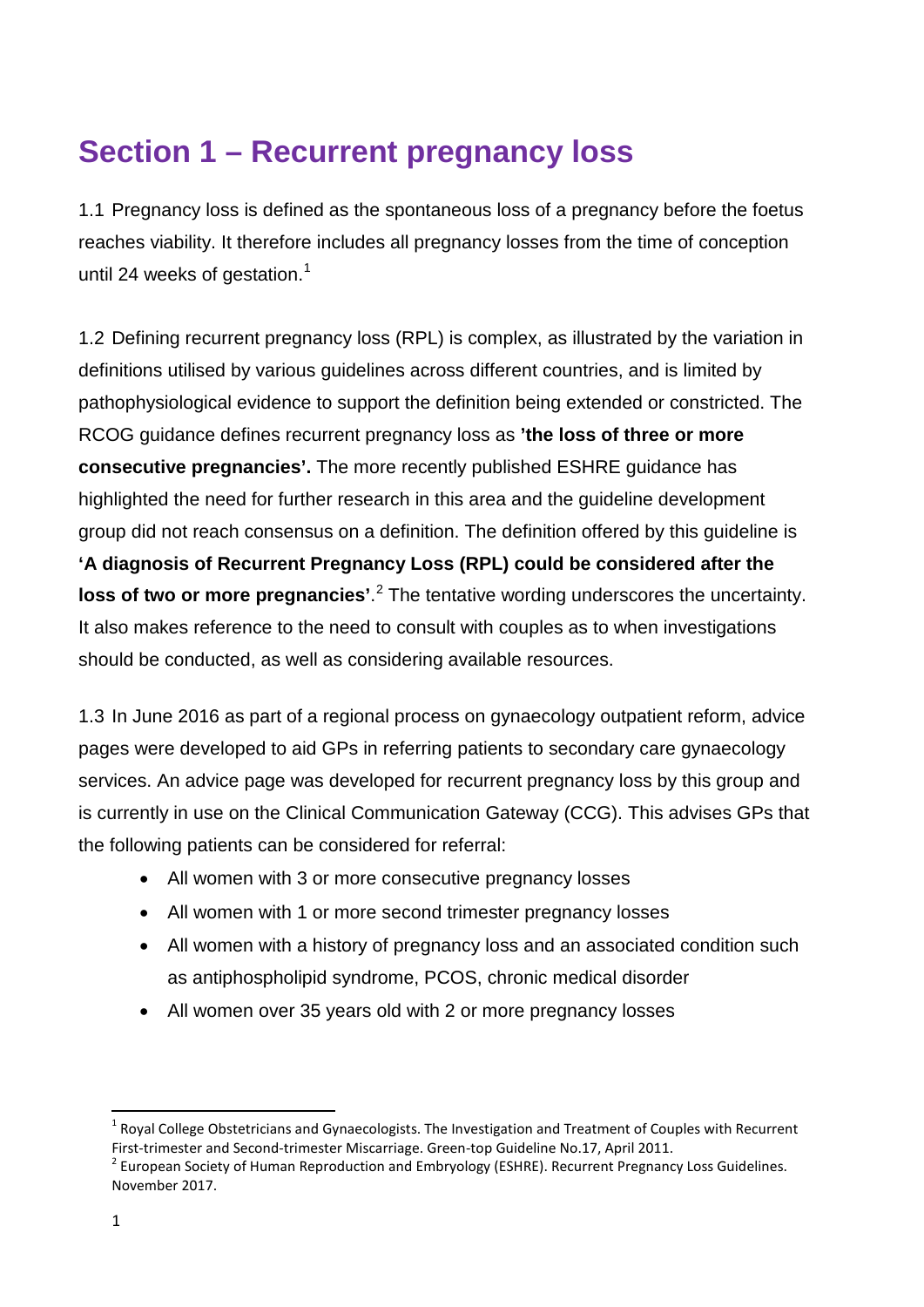1.4 This represents elements of both an academic definition and also service inclusion criteria eg the accommodation of patients over 35 years of age.

1.5 This pathway recommends that the criteria above, already agreed and in use in Northern Ireland, are utilised in this pathway in defining which patients should be considered for referral to Health and Social Care Trusts (HSCTs) for investigation and management of recurrent pregnancy loss

1.6 The calculation of a population estimate of those affected by recurrent pregnancy loss is challenging due to the lack of available data and the existence of multiple definitions.

1.7 Based on available data from the literature it is estimated that there may be between 262 and 786 women affected in Northern Ireland each year, equating to approximately 52–157 patients per Trust per year. $3$ 

This is based on NISRA live birth data in 2017, a population-based study in Denmark reporting an overall risk of pregnancy loss of 13.5%, and assuming an incidence of recurrent pregnancy loss of either 1% or 3% in those trying to conceive, when recurrent pregnancy loss is defined as the loss of 3 consecutive pregnancies.

This is an approximate estimate with numerous assumptions. Therefore, future monitoring or data collection will be important to understand the population.

# <span id="page-3-0"></span>**Section 2 – Purpose and aims of the care pathway**

2.1 The purpose of this care pathway is to make clear to patients, partners and professionals what care should be provided at each stage in the process of investigating and managing a couple experiencing recurrent pregnancy loss

<span id="page-3-1"></span><sup>&</sup>lt;sup>3</sup> Based on 23076 registered live births in 2017 (NISRA) and overall risk of pregnancy loss within population-based study of 13.5% (Source: Anne-Marie Nybo Andersen, Jan Wohlfahrt, Peter Christens, Jørn Olsen, Mads Melbye. Maternal age and fetal loss: population based register linkage study. BMA 2000;320:1708–12). Assumptions include that all women trying to conceive will achieve pregnancy and that the risk of foetal loss noted in the literature is generalizable to the Northern Irish population. Foetal loss referred to within this study includes stillbirth, miscarriage, termination of pregnancy, ectopic pregnancy and hydatidiform mole.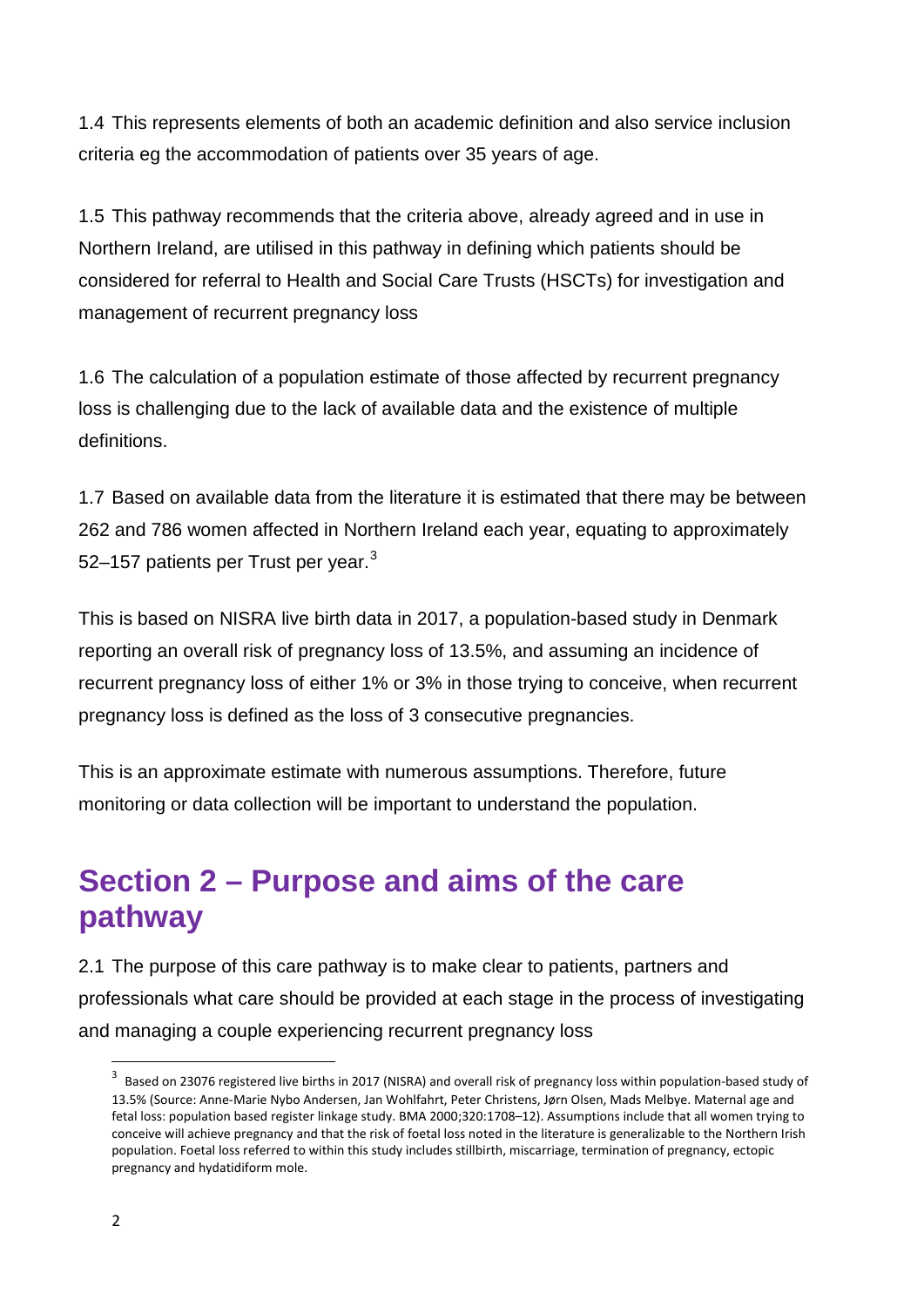- 2.2 The aims of the pathway are to:
	- promote consistency and reduce variation of care irrespective of where patients access care
	- enhance understanding for couples as to what care they can expect at each stage of their journey
	- facilitate open and constructive conversations and joint decision making between couples and healthcare professionals, enabling joint care planning and better understanding for couples of the issues and prognosis associated with recurrent pregnancy loss.

### <span id="page-4-0"></span>**Section 3 – Care pathway principles**

- 3.1 **Evidenced-based** This care pathway has been based on best evidence where available, to guide effective and cost-effective provision of care. It recognises that the evidence base for treatment for recurrent pregnancy loss is still developing and promotes access to clinical trials where appropriate.
- 3.2 **Co-ordinated** The care pathway has made use of existing pathways and guidance already in use and agreed for Northern Ireland, to promote co-ordinated and consistent care. Relevant links and information are provided as relevant.
- 3.3.**Patient-centred** The care recommended in this pathway is based on evidenced recommendations from recognised authoritative bodies, and should be applied in a standard approach. However, all couples have different needs and this should be recognised in joint care planning with professionals. Reactions and approaches to dealing with recurrent pregnancy loss will vary; in particular the emotional support required and availed of will be decided on an individual basis by couples and this should be recognised and supported by professionals.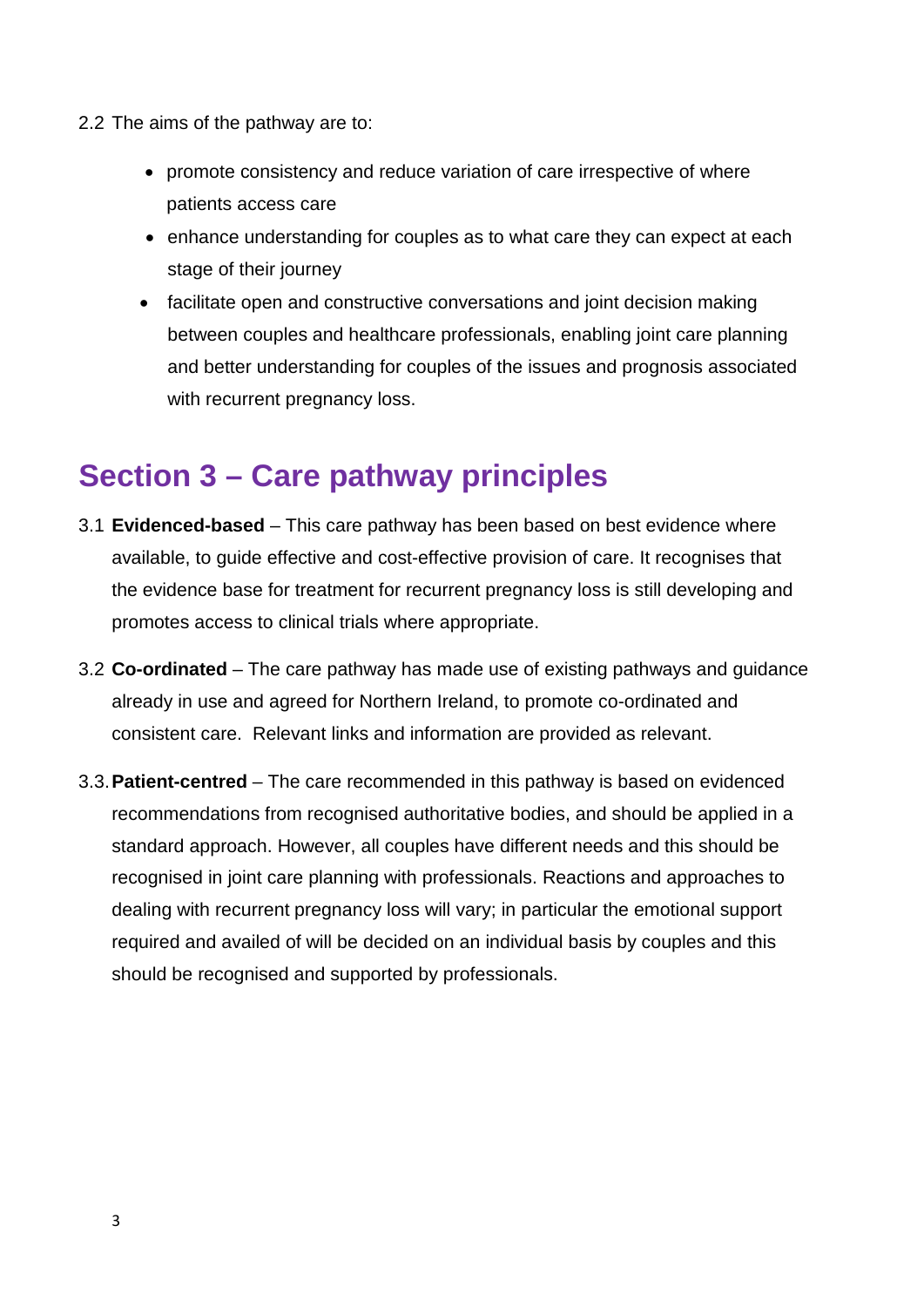# <span id="page-5-0"></span>**Section 4 – Overview of the care pathway**

#### <span id="page-5-1"></span>**Structure of the care pathway**

4.1 The care pathway has a number of steps, reflecting the steps in the patient journey:

- the care pathway 'at a glance'
- pre-referral to recurrent pregnancy loss clinic (see page 10)
- recurrent pregnancy loss clinic
- onward referral and clinical trials
- emotional support for couples with recurrent pregnancy loss.

It should be noted that the section on emotional support should underpin each step in the pathway and be a consistent element at each step.

4.2 The following products have been developed to be used alongside the care pathway:

- a regional information leaflet
- a summary of resources available to provide emotional support for patients experiencing recurrent pregnancy loss.

#### <span id="page-5-2"></span>**How the care pathway should be used**

4.3 The principles of the regional care pathway should be incorporated into local services by each Health and Social Care Trust.

4.4 This care pathway should be provided to women and couples to inform them of the likely steps in their journey once a diagnosis of recurrent pregnancy loss has been considered or confirmed. This can be provided to patients by GPs, the early pregnancy clinic or gynaecology services.

4.5 Healthcare professionals should use the care pathway and the associated documents to support and facilitate conversations with couples on the likely steps through the patient journey and to inform and manage a couple's expectations of their pathway through the Trust service.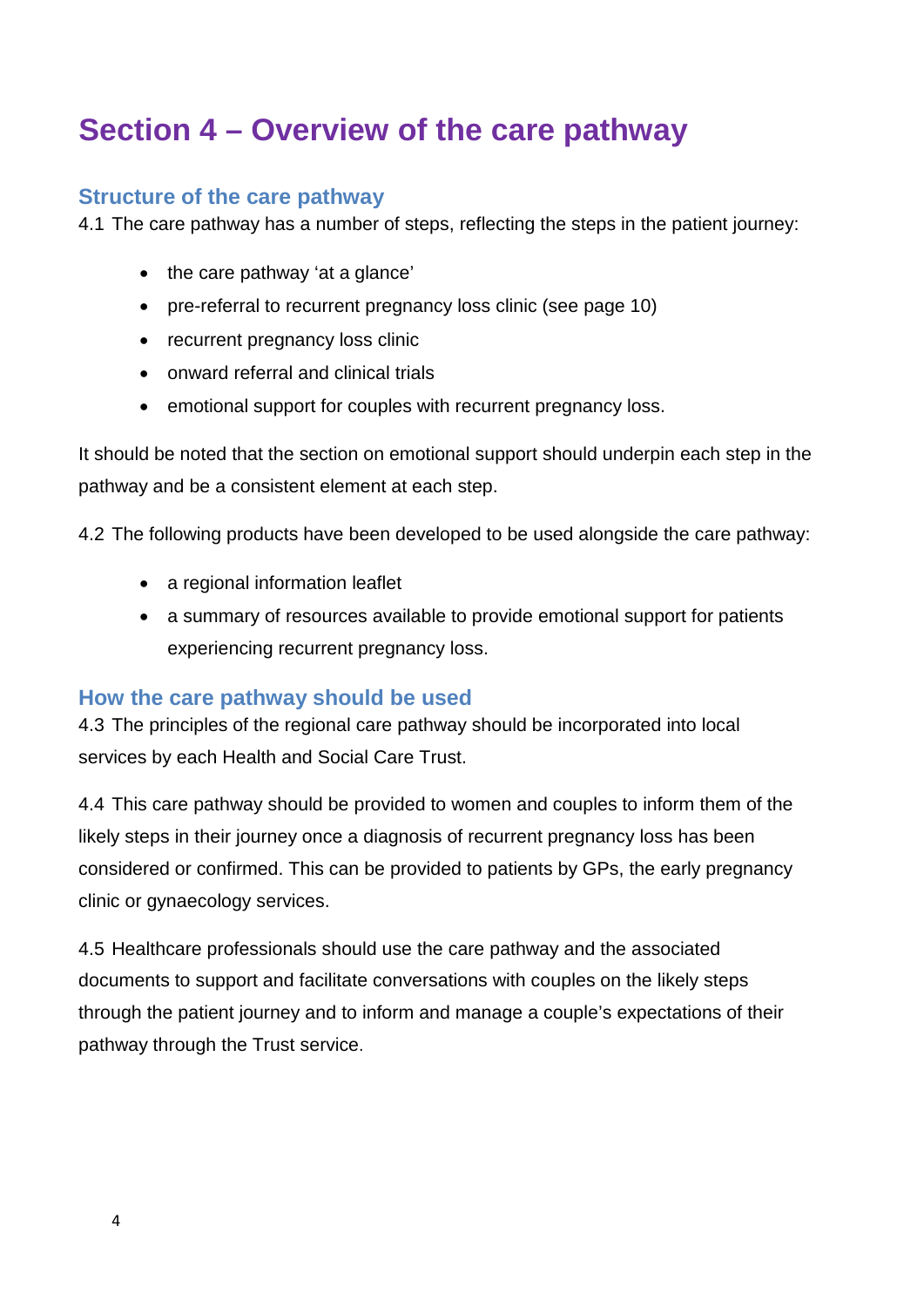### **Section 5 – The care pathway**

Enquire at each step in the pathway about emotional wellbeing, signpost to relevant support and provide information leaflet including the summary of support organisations

<span id="page-6-0"></span>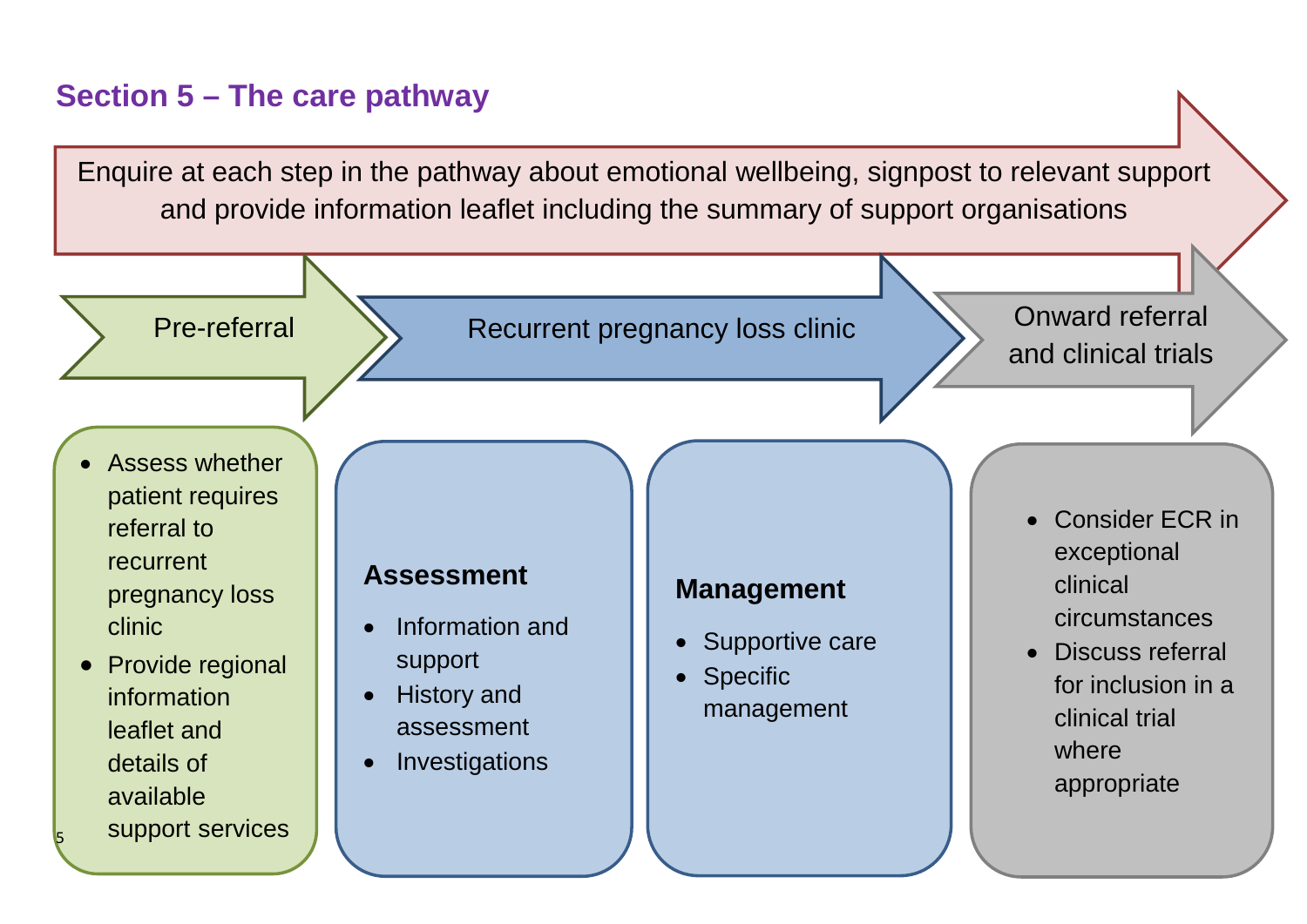### Pre-referral

**If patient experiences vaginal bleeding in early pregnancy:**

- 1. **Refer to regional pathway for referral to early pregnancy services (See page 7)**
- 2. **Consider whether patient experiencing pregnancy loss meets the referral criteria for recurrent pregnancy loss as per criteria for GP referrals to secondary care services (see page 9)**

**Patient diagnosed with recurrent pregnancy loss by GP, early pregnancy service or gynaecology service and/or meets the proposed referral criteria ↓ Patient offered referral to recurrent pregnancy loss clinic (investigations for recurrent pregnancy loss should be undertaken only in secondary care) ↓ Patient given pre-conceptual advice to include**:  $\checkmark$  Folic acid and vitamin D supplementation (see regional guidance for health professionals, available at: [www.publichealth.hscni.net/publications/folic-acid-and](http://www.publichealth.hscni.net/publications/folic-acid-and-vitamin-d-guidelines-health-professionals)[vitamin-d-guidelines-health-professionals\)](http://www.publichealth.hscni.net/publications/folic-acid-and-vitamin-d-guidelines-health-professionals)  $\checkmark$  Assessment of smoking status and signposting and referral to smoking cessation services as required (see [www.stopsmokingni.info\)](http://www.stopsmokingni.info/)  $\checkmark$  Assessment of alcohol and drug consumption and signposting and onward referral as required (see https://drugsandalcoholni.info/ )  $\checkmark$  Assessment of BMI and signposting and referral as required (see [www.choosetolivebetter.com\)](http://www.choosetolivebetter.com/) For further information, refer to National Institute for Health and Care Excellence (NICE) Public Health Guideline PH 27.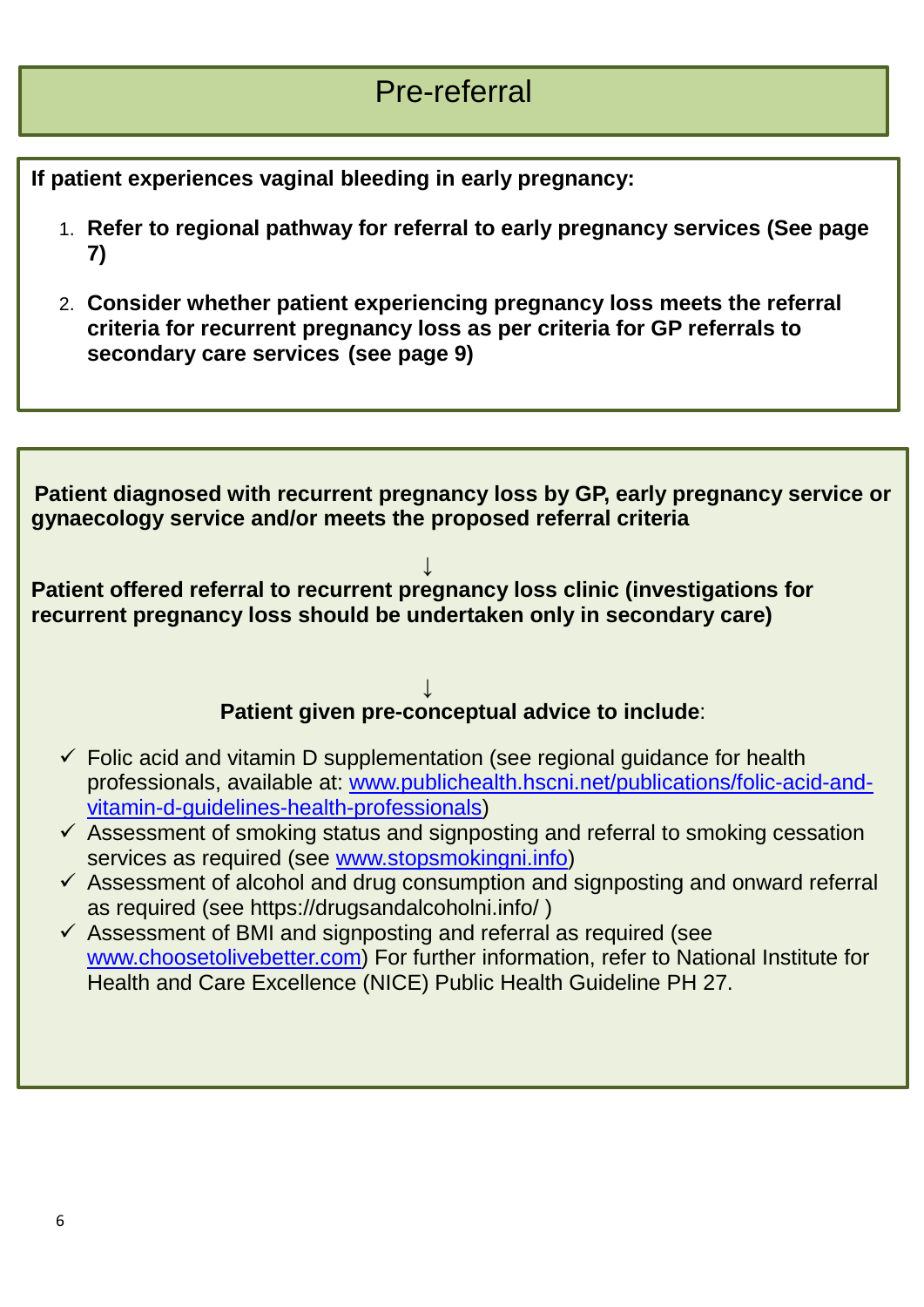### Regional pathway for referral to early pregnancy services

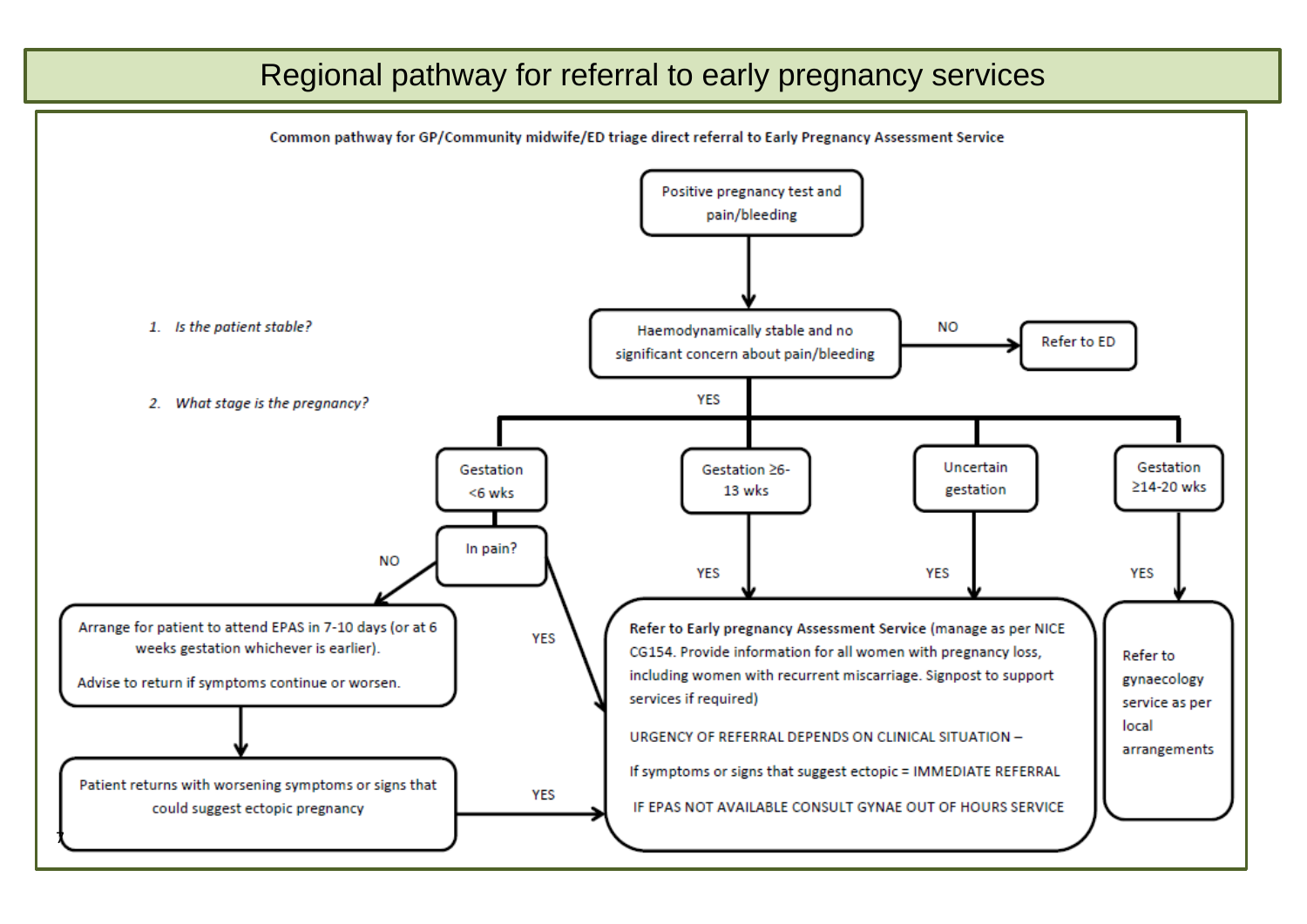### **Gynaecology (recurrent pregnancy loss)**

| <b>Criteria for</b><br>referral:                        | • All women with three or more consecutive pregnancy losses<br>All women with one or more second trimester pregnancy losses<br>$\bullet$<br>• All women with a history of pregnancy loss and an associated<br>condition such as antiphospholipid syndrome, PCOS, chronic<br>medical disorder<br>• All women over 35 years old with two or more pregnancy losses |
|---------------------------------------------------------|-----------------------------------------------------------------------------------------------------------------------------------------------------------------------------------------------------------------------------------------------------------------------------------------------------------------------------------------------------------------|
| <b>Information</b><br>to be<br>provided on<br>referral: | Details of full obstetric history (include pregnancy losses/<br>$\bullet$<br>TOPs/ectopic pregnancies)<br>Whether any previous treatment to cervix (if so, please include<br>$\bullet$<br>date of last smear and result)<br>Relevant past medical/surgical history<br>$\bullet$<br>Current regular medication<br>$\bullet$                                      |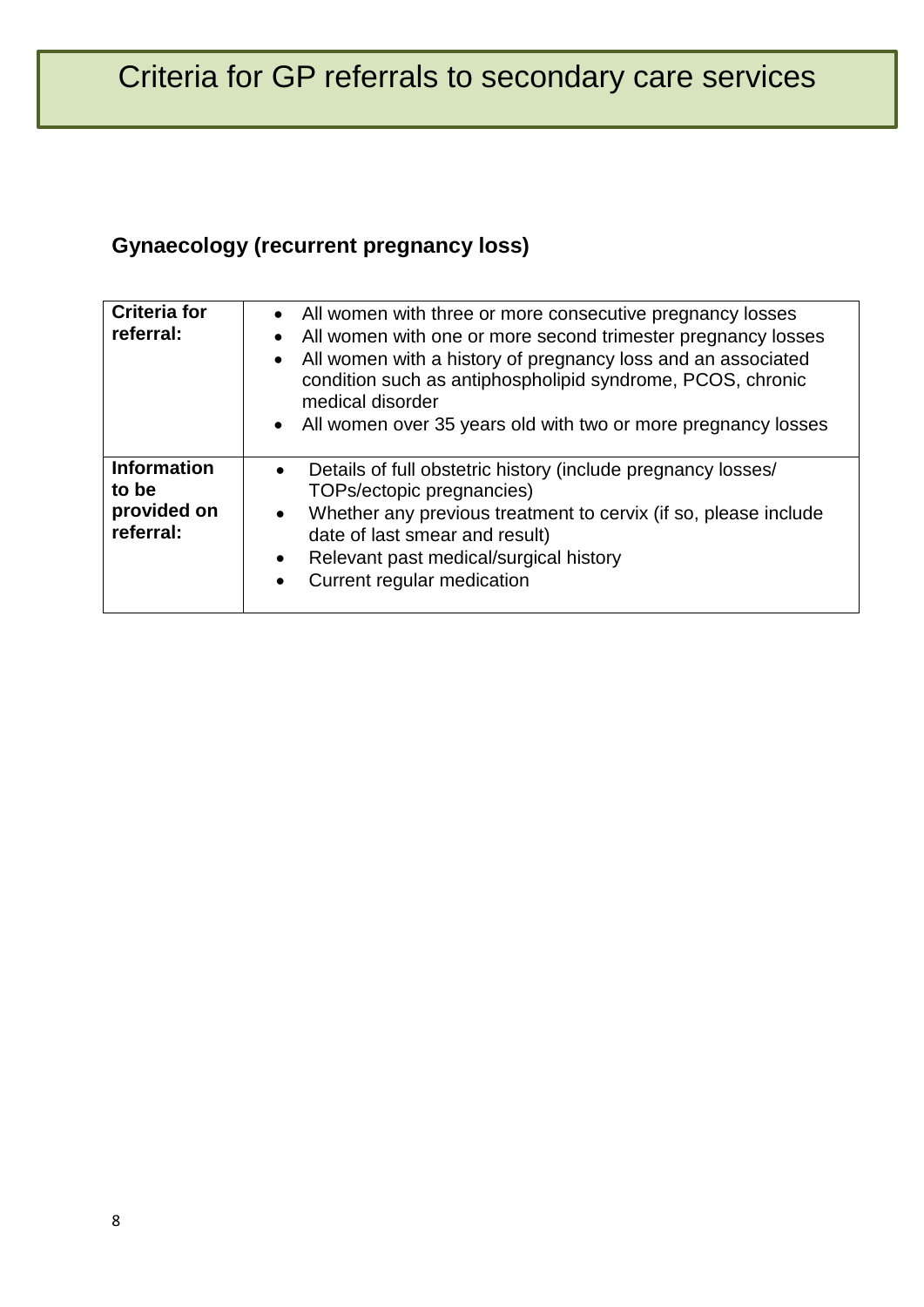### Recurrent pregnancy loss clinic

Patients with recurrent pregnancy loss will be referred to their local HSC Trust's gynaecology service. It is recommended that patients be seen within a specific clinic with a lead consultant. This may be exclusively for patients with recurrent pregnancy loss or also include other patients. The important aspect is that it will be the same team of healthcare professionals looking after this group of patients.

There should be a discussion to identify each individual's preference of language to be used in any discussions, eg recurrent pregnancy loss, recurrent miscarriage or alternative terminology.

The location of the clinic should be considered by each Trust, with attempts made to separate from maternity services where possible.

It is important to note that the recommended investigation and management options are available in Northern Ireland. Whilst recurrent pregnancy loss is a growing area of research, experimental tests or treatments are not recommended outside of research settings. Suitable research options available elsewhere should be considered where appropriate. Details regarding research and extra-contractual referrals (ECRs) to services outside Northern Ireland) are discussed in the next section (page 14).

#### **Information and support**

- Provide regional information leaflet.
- Highlight the sources of emotional support within the Trust and voluntary organisations.
- Explore which sources of support may be best for the woman/couple using the regional summary.

#### **History and assessment**

• Collect information on medical and obstetric history and relevant lifestyle factors for both members of the affected couple.

#### **Investigations**

Details obtained during history and assessment should be used to tailor investigations performed.

• For women with a history of three consecutive pregnancy losses (or following two pregnancy losses where a diagnosis of recurrent pregnancy loss is being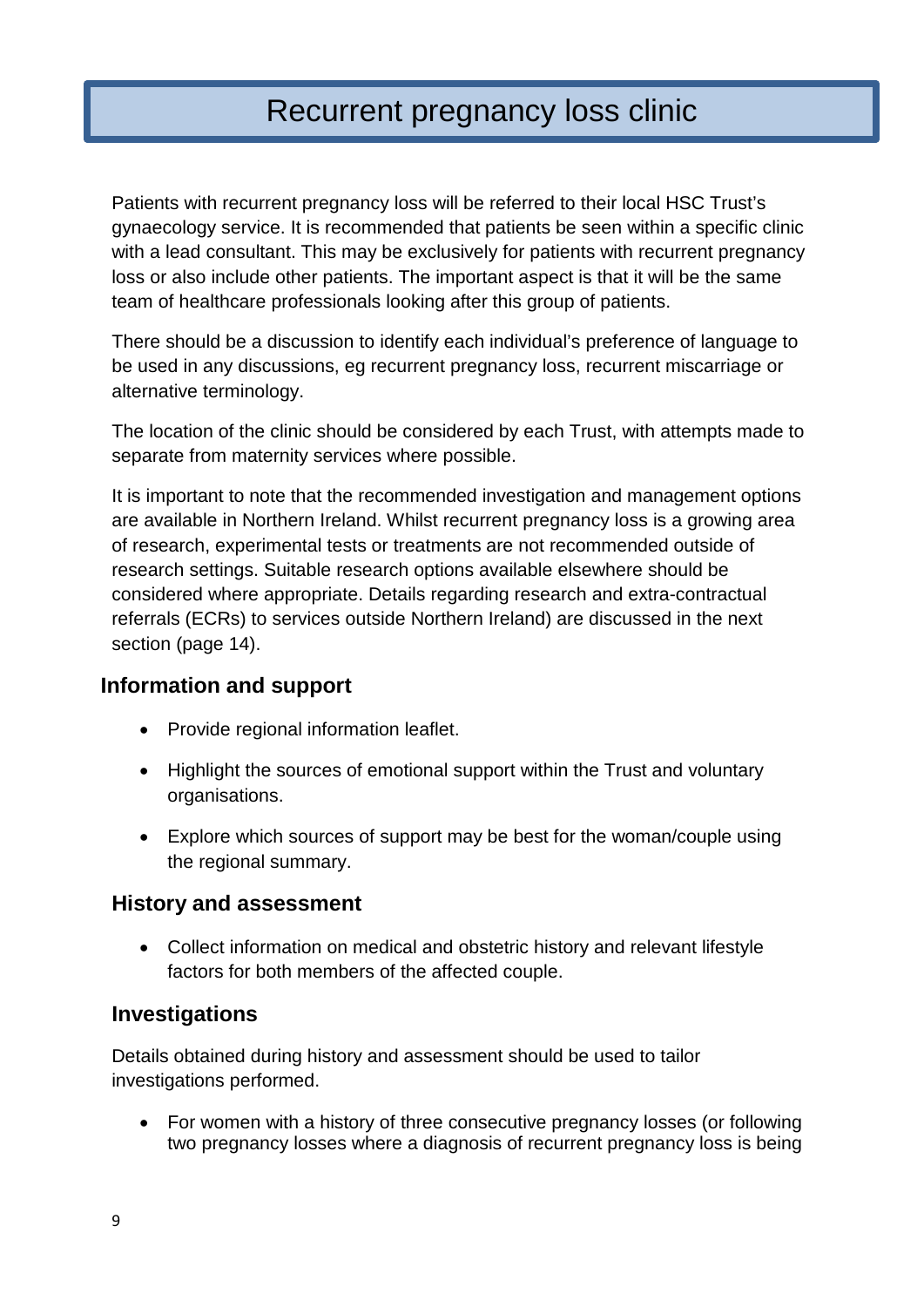considered), perform antiphospholipid screen at least six weeks following pregnancy loss (Lupus anticoagulant + Anticardiolipin antibodies)

- If the first result is positive, then repeat the test 12 weeks later
- **If second test is indicated, patients should be advised not to become** pregnant before second blood sample has been taken at 12 weeks as this will affect interpretation
- Thyroid function tests, including thyroid peroxidase (TPO) antibodies. Women with abnormal thyroid-stimulating hormone (TSH) and thyroid peroxidase (TPO) antibodies should be followed up with thyroxine (T4) testing.
- Rubella IgG
- Assess uterine anatomy
- Additional investigations may be appropriate based on individual risk assessment (including medical and family history of individuals):
	- It is recommended that screening for hereditary thrombophilia is only undertaken in the context of research, or in those with additional risk factors for thrombophilia (such as a family history of hereditary thrombophilia or a history of venous thromboembolism).
	- A 'day 2–5' hormone profile (FSH, oestradiol, FSH/LH ratio) may be considered based on individual assessment. Such tests are not routinely recommended for all women.
	- Parental karyotyping may be considered based on individual assessment.
- Consider the following investigations for explanatory purposes, ie the results may identify an association or assist prognosis but will not influence management:
	- Genetics of pregnancy tissue
	- Antinuclear antibodies
- Each individual and/or couple should have a tailored investigation plan which is explained to them, including details about expected timeframes where known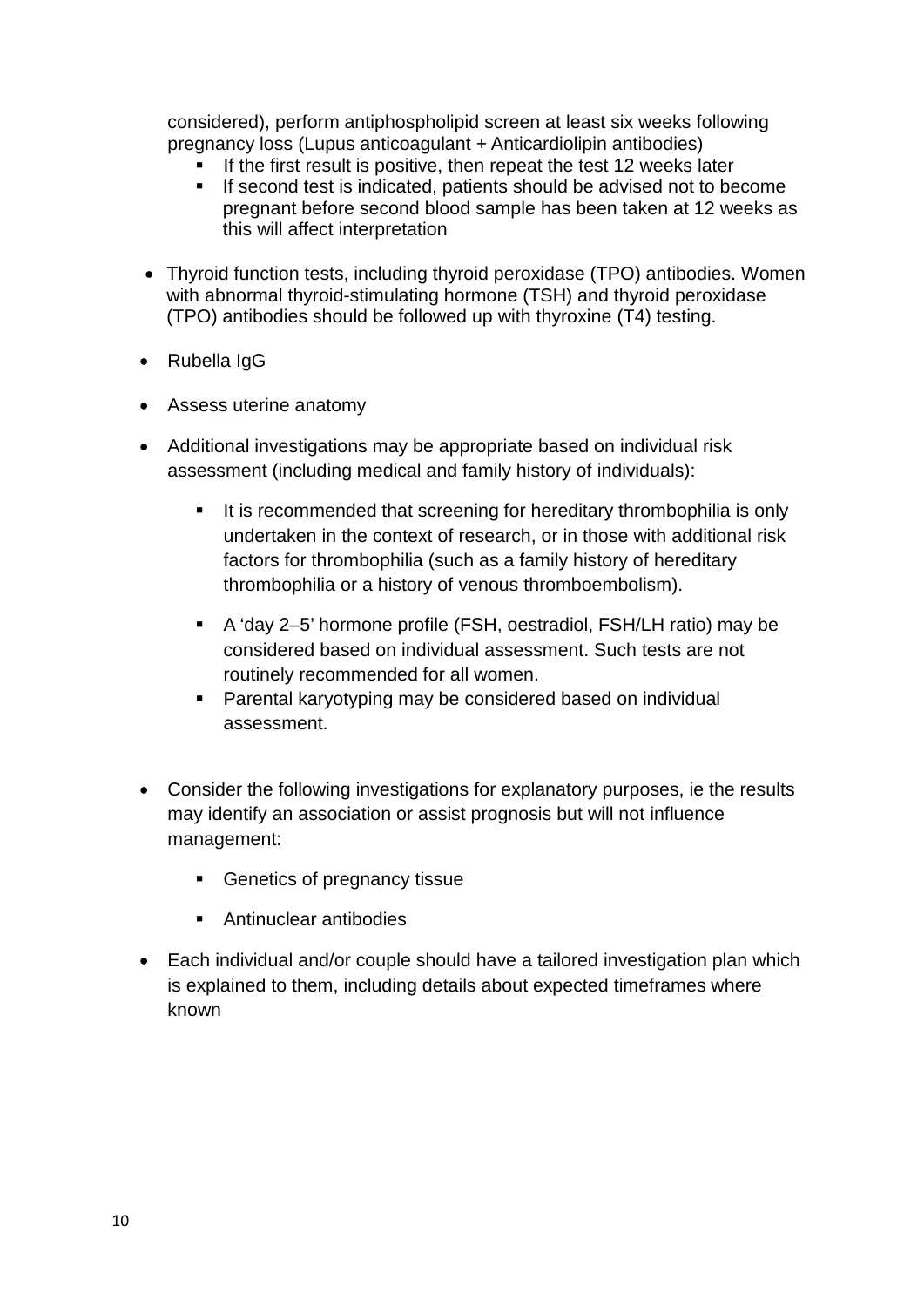#### **Management – supportive care**

- Supportive care should be tailored to each individual.
- Provide information and explanation about recurrent pregnancy loss, the challenge in identifying a cause, the lack of evidence-based treatments and the excellent prognosis for future pregnancy outcome without pharmacological intervention if offered supportive care alone in the setting of a dedicated early pregnancy assessment unit.
- Provide prognostic information based on recognised prognostic tools such as Lund, Brigham (Further information available in *Part E: Prognosis and Treatment* of *ESHRE Recurrent Pregnancy Loss Guidelines 2017, page 85*. Available at [www.eshre.eu/Guidelines-and-Legal/Guidelines/Recurrent](http://www.eshre.eu/Guidelines-and-Legal/Guidelines/Recurrent-pregnancy-loss.aspx)[pregnancy-loss.aspx\)](http://www.eshre.eu/Guidelines-and-Legal/Guidelines/Recurrent-pregnancy-loss.aspx).
- Advise women and couples regarding changes to lifestyle factors as relevant, including; smoking cessation, weight management, healthy eating and physical activity, reducing alcohol and drug consumption.
- Acknowledge the emotional impact of pregnancy loss and recurrent pregnancy loss in particular, for both partners. Highlight that support is available in different forms and locations to suit individual needs and preferences.
- Refer/signpost patient as required to Trust bereavement midwife and bereavement services, voluntary organisations, GP for further assessment as per the regional information resource and the patient's/couple's preferences (See Section 6 on page 15).
- Provide access and contact details of local early pregnancy clinic and advise of any specific arrangements for early review in next pregnancy (including ultrasound scanning arrangements).
- It is noted that women with a history of recurrent pregnancy loss may have a higher risk of complications in future pregnancies and therefore a tailored antenatal plan should be developed at antenatal booking appointments.<sup>[4](#page-12-0)</sup>

 $\overline{a}$ 

<span id="page-12-0"></span><sup>4</sup> Bhattacharya S, Bhattacharya S. Effect of miscarriage on future pregnancies. Women's Health 2009: 5(1);5-8.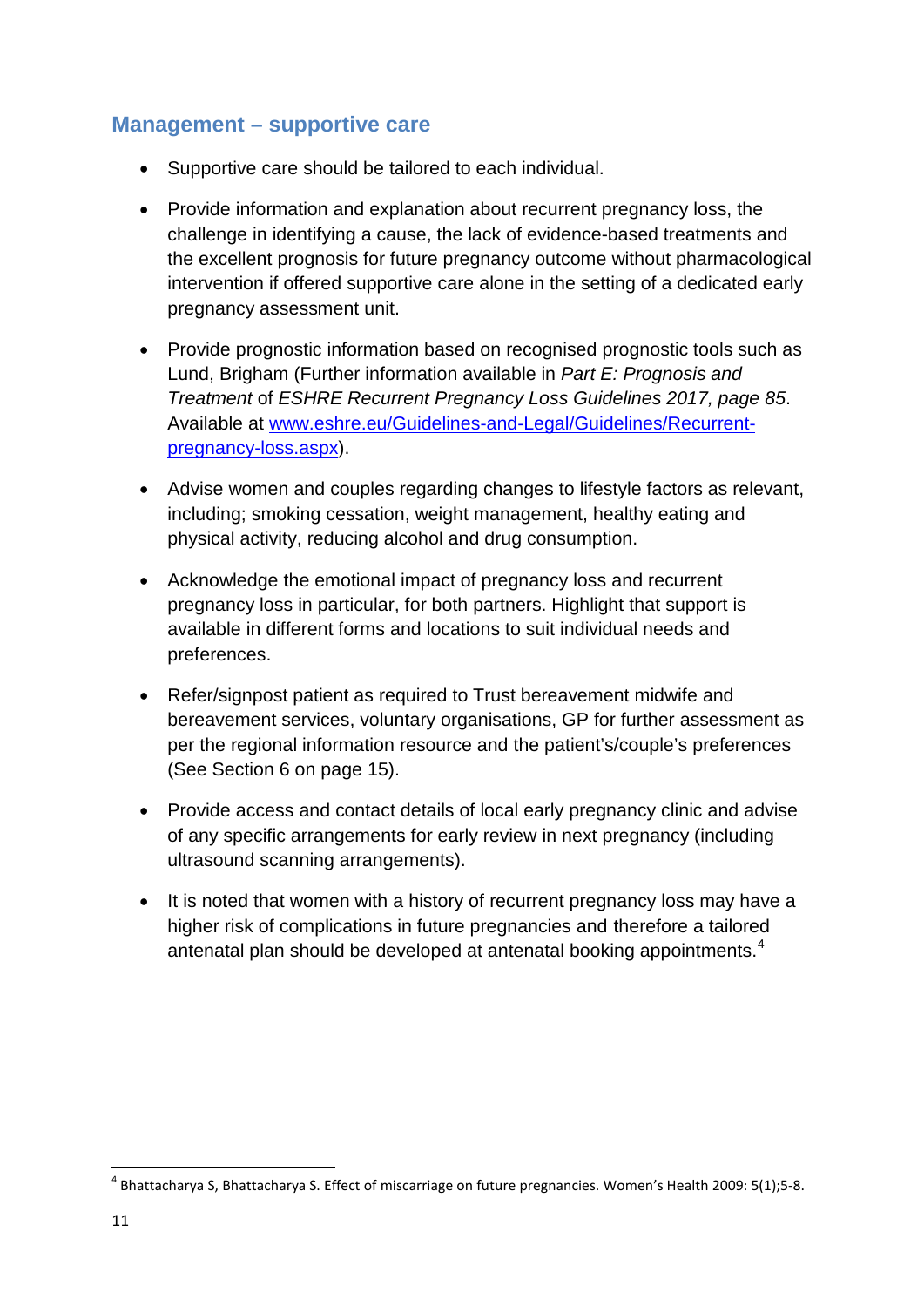#### **Management – specific issues**

- Each individual/couple should have a tailored management plan.
- **Antiphospholipid syndrome** if laboratory and clinical criteria are fulfilled, consider referral to local haematology service and discuss potential for treatment with low dose aspirin and heparin in next pregnancy.<sup>5</sup>
- **Thyroid conditions: [5](#page-13-0)**
	- **Overt hypothyroidism**  Overt hypothyroidism arising before conception or during early gestation should be treated with levothyroxine in women with RPL. Refer to endocrinology as appropriate.
	- **Subclinical hypothyroidism** There is conflicting evidence regarding treatment effect of levothyroxine for women with subclinical hypothyroidism and RPL. Treatment of women with subclinical hypothyroidism may reduce the risk of miscarriage, but the potential benefit of treatment should be balanced against the risks. Consider referral to endocrinology.

Women with a history of RPL and subclinical hypothyroidism who subsequently become pregnant should have their TSH level checked in early gestation (7–9 weeks), and hypothyroidism should be treated with levothyroxine.

- **Thyroid autoimmunity** Women with a history of RPL and thyroid autoimmunity who subsequently become pregnant should have their TSH level checked in early gestation (7–9 weeks), and hypothyroidism should be treated with levothyroxine.
- **Euthyroid women with thyroid antibodies** There is insufficient evidence to support treatment with levothyroxine in euthyroid women with thyroid antibodies and RPL outside a clinical trial.
- **Genetic abnormalities**  All individuals and couples with an abnormal foetal or parental karyotype result should be offered genetic counselling and consider discussion of possible treatment options relevant to their individual situation.<sup>[6](#page-13-1)</sup>
- **Hyperprolactinaemia** Bromocriptine treatment may be considered.<sup>6</sup>
- Women with a history of second trimester losses and **suspected cervical weakness** should be offered serial cervical sonographic surveillance.6

 $\overline{a}$ 

<span id="page-13-0"></span><sup>&</sup>lt;sup>5</sup> ESHRE Recurrent Pregnancy Loss Guidelines, 2017<br><sup>6</sup> ESHRE Recurrent Pregnancy Loss Guidelines, 2017

<span id="page-13-1"></span>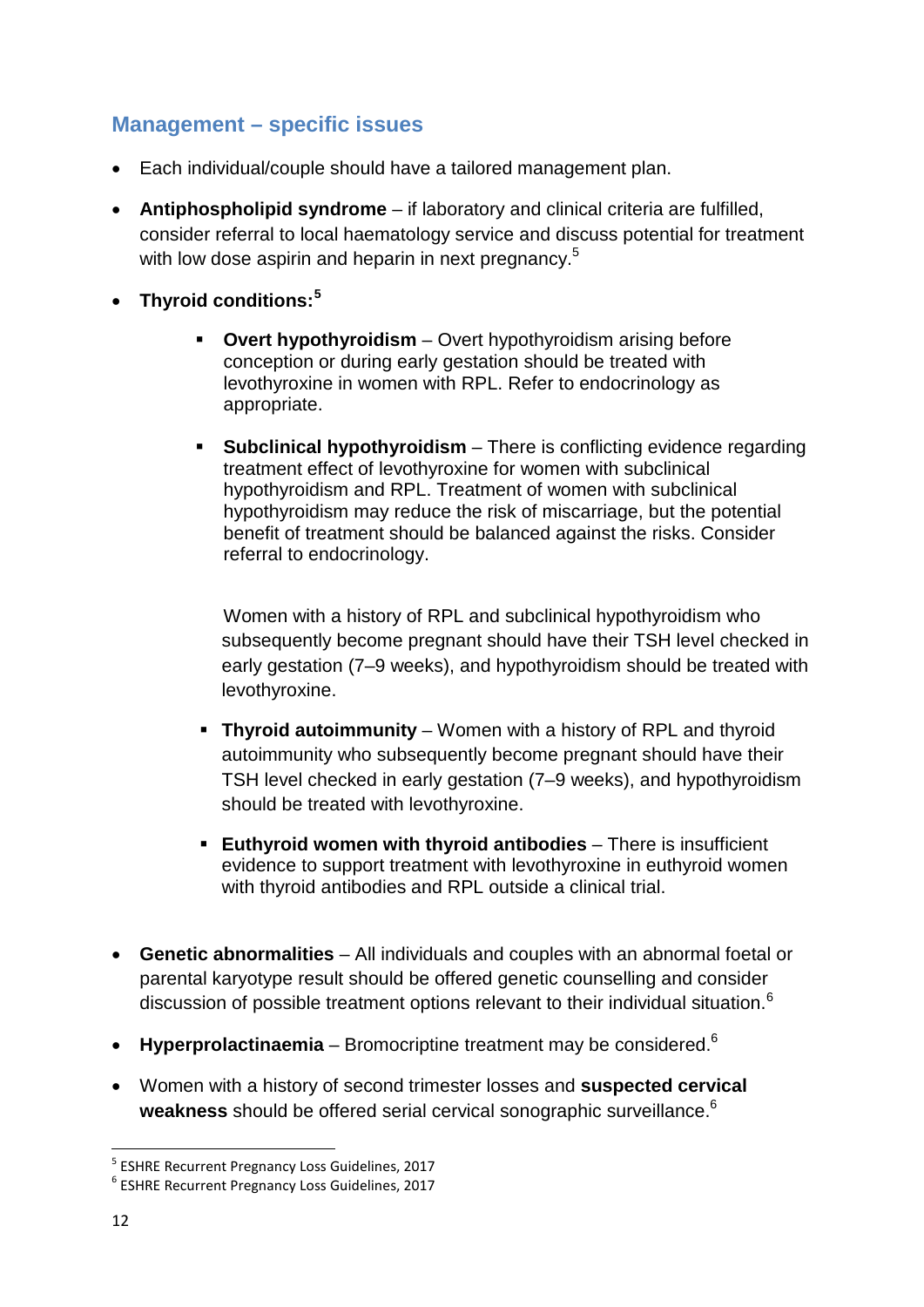- If women ask about multivitamin supplements advice should be given on formulations that are safe in pregnancy.<sup>6</sup>
- Treatment with progesterone may be considered for women with three or more pregnancy losses.<sup>[7](#page-14-0)[8](#page-14-1)</sup>

### Onward referral and clinical trials

#### **Extra-contractual referrals (ECRs)**

- On occasion an ECR to a centre outside of Northern Ireland may be submitted for patients with exceptional clinical circumstances.
- An ECR would be expected to be a referral for specialist opinion and not to be a referral for treatments which are not commissioned locally, unless clinical exceptionality can be demonstrated.
- Regional discussion of cases including consideration of an ECR is encouraged.

#### **Clinical trials**

- Patients should be informed about clinical trials for which they may be eligible and additional information provided if the patient/couple are interested in pursuing assessment for eligibility.
- An ECR application can be submitted to request funding for travel costs for consideration of eligibility for a trial. However, once accepted the expectation is that any further costs associated with partaking will be met by the trial.

1

<span id="page-14-0"></span> $7$  Coomarasamy A, Devall AJ, Cheed V et al. A Randomised Trial of Progesterone in Women with Bleeding in Early Pregnancy. *The New England Journal of Medicine* 2019; 380: 1815-24.

<span id="page-14-1"></span><sup>8</sup> Haas DM,Hathaway TJ, Ramsey PS. Progestogen for preventing miscarriage in women with recurrent miscarriage of unclear etiology. *Cochrane Database of Systematic Reviews* 2018, Issue 10. Art. No.: CD003511. DOI: 10.1002/14651858.CD003511.pub4.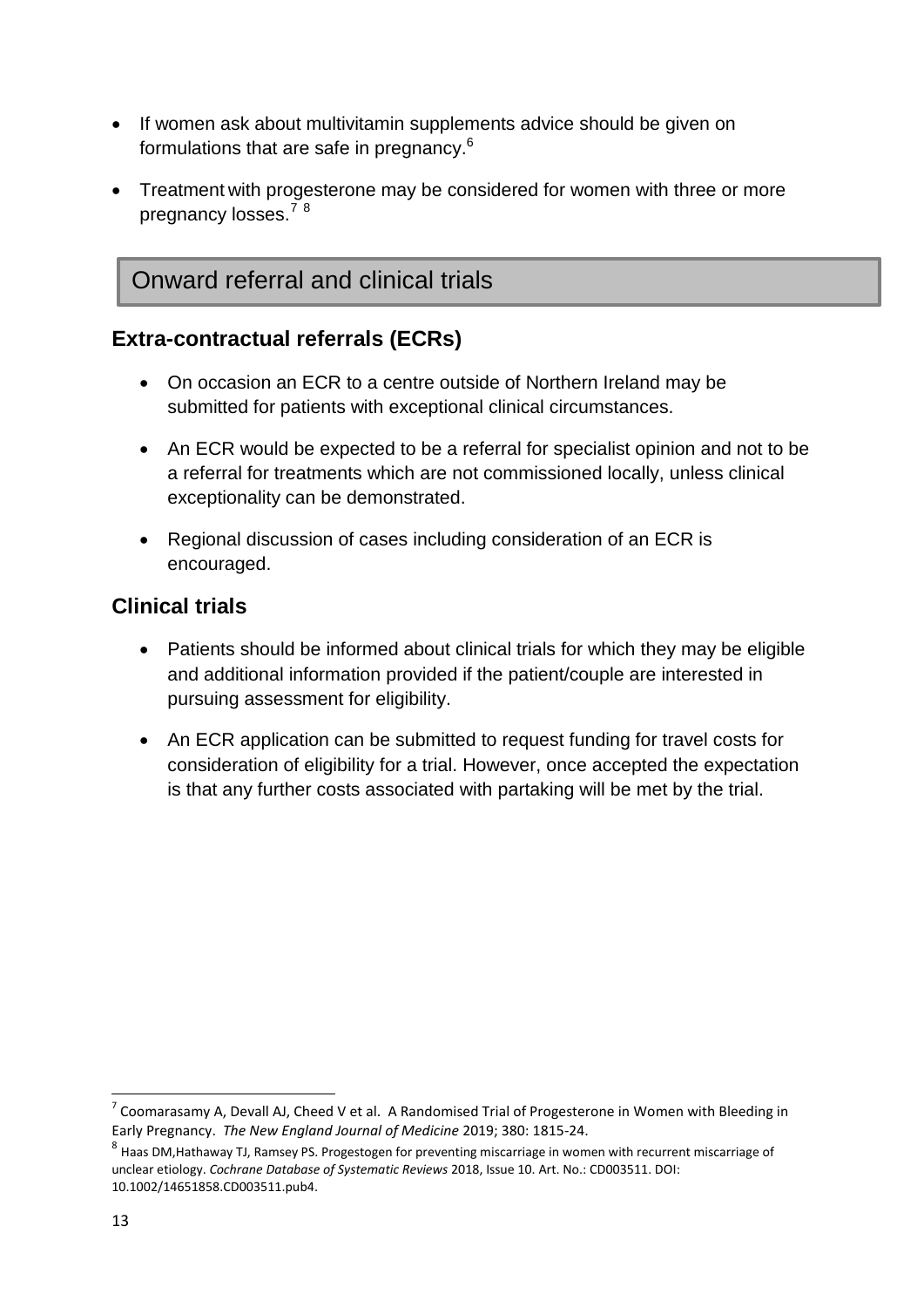# <span id="page-15-0"></span>**Section 6 – Emotional support**

#### <span id="page-15-1"></span>**The importance of emotional support in recurrent pregnancy loss**

- Recurrent pregnancy loss has a significant emotional impact on women and their partners, as for many women and their partners pregnancy loss represents the loss of a baby and the hopes and plans invested in that child. [*ESHRE Recurrent Pregnancy Loss Guidelines 2017*, pg 17]
- Pregnancy loss is a significant negative life event [*ESHRE Recurrent Pregnancy Loss Guidelines 2017*, pg 18]
- Emotional impacts will vary for each individual, however such circumstances may result in psychological distress including anxiety, depression and trauma.
- It is imperative to recognise the emotional impact of recurrent pregnancy loss on women and their partner, and to acknowledge this at every step in the patient's care.
- The support provided for each individual needs to vary because every person reacts differently. Equally a patient may not require support until some time after initial engagement with services. It is therefore paramount that patients are provided with appropriate information to ensure they are aware that services do exist to support them.
- Options of emotional support available include:
	- **Information provision about Recurrent Pregnancy Loss including the** potential emotional and psychological impact
	- **Bereavement Support Midwife/Childbirth and Loss Specialist Midwife** support
	- **Trusts Bereavement Services support**
	- **Trust chaplaincy support**
	- Other Trust support, for example a local Trust support group if available
	- **Information about support organisations including online support and** local support groups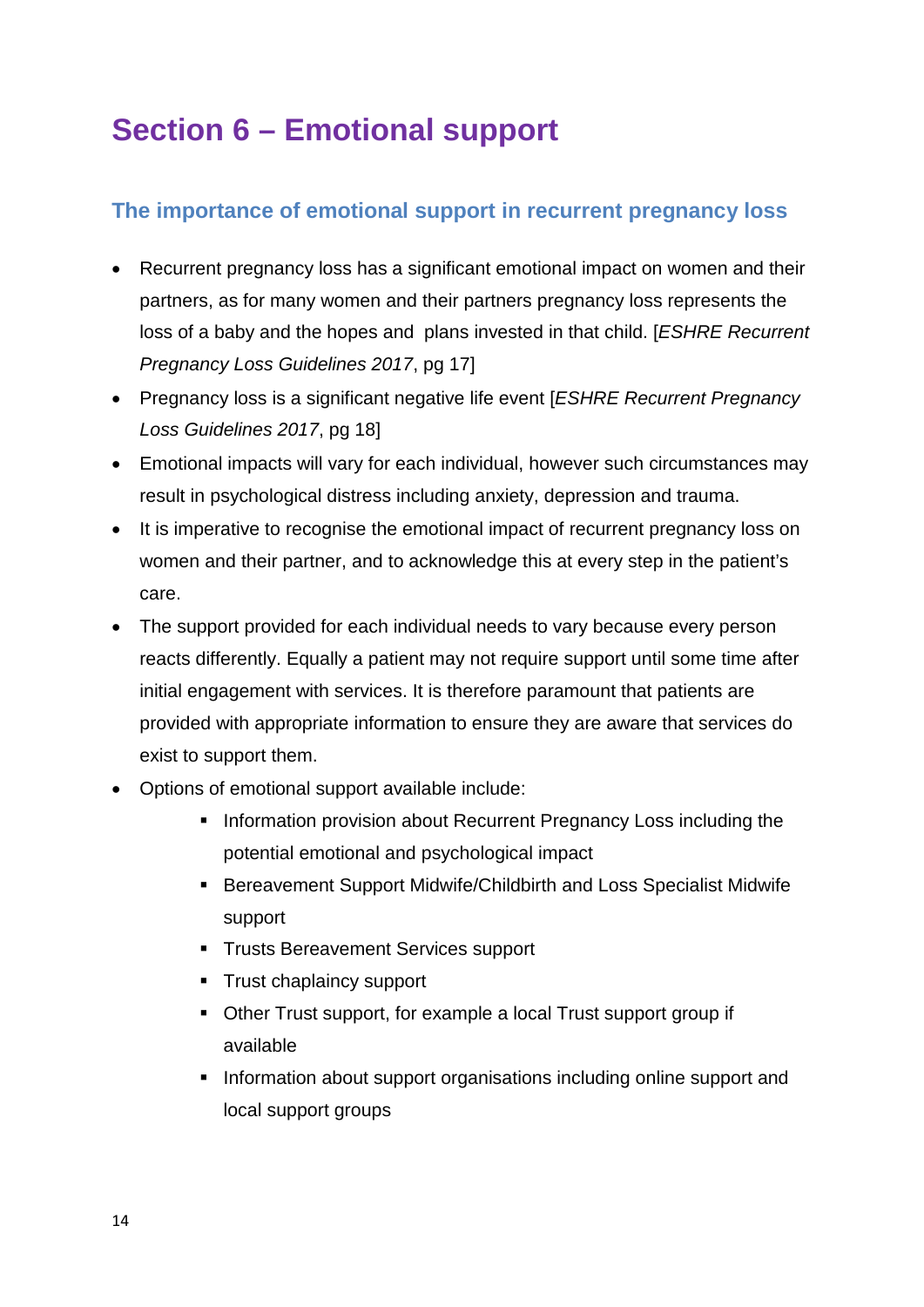Primary care support: provision of information, assessment and/or management as indicated; counselling may be available through GP surgery.

#### <span id="page-16-0"></span>**A model for providing emotional support for women and their partners throughout the regional pathway for recurrent pregnancy loss**

- As represented in the schematic on page 18 the provision of emotional support should be delivered as a continuum throughout the care pathway rather than at a particular point or step.
- The model for providing emotional support to women and their partners has been represented overleaf in relation to the regional mental health pathway.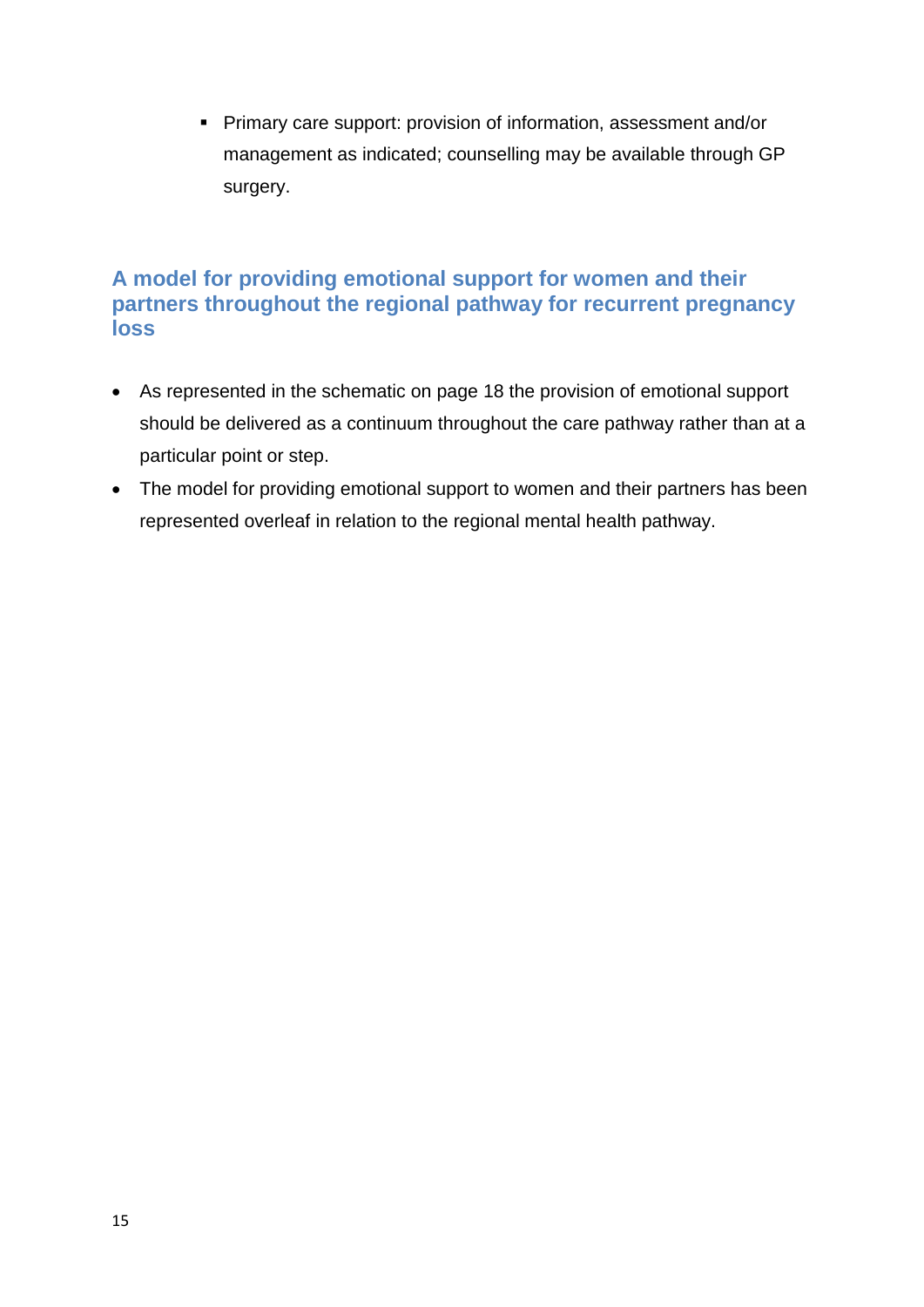### **Schematic of emotional support**

<span id="page-17-0"></span>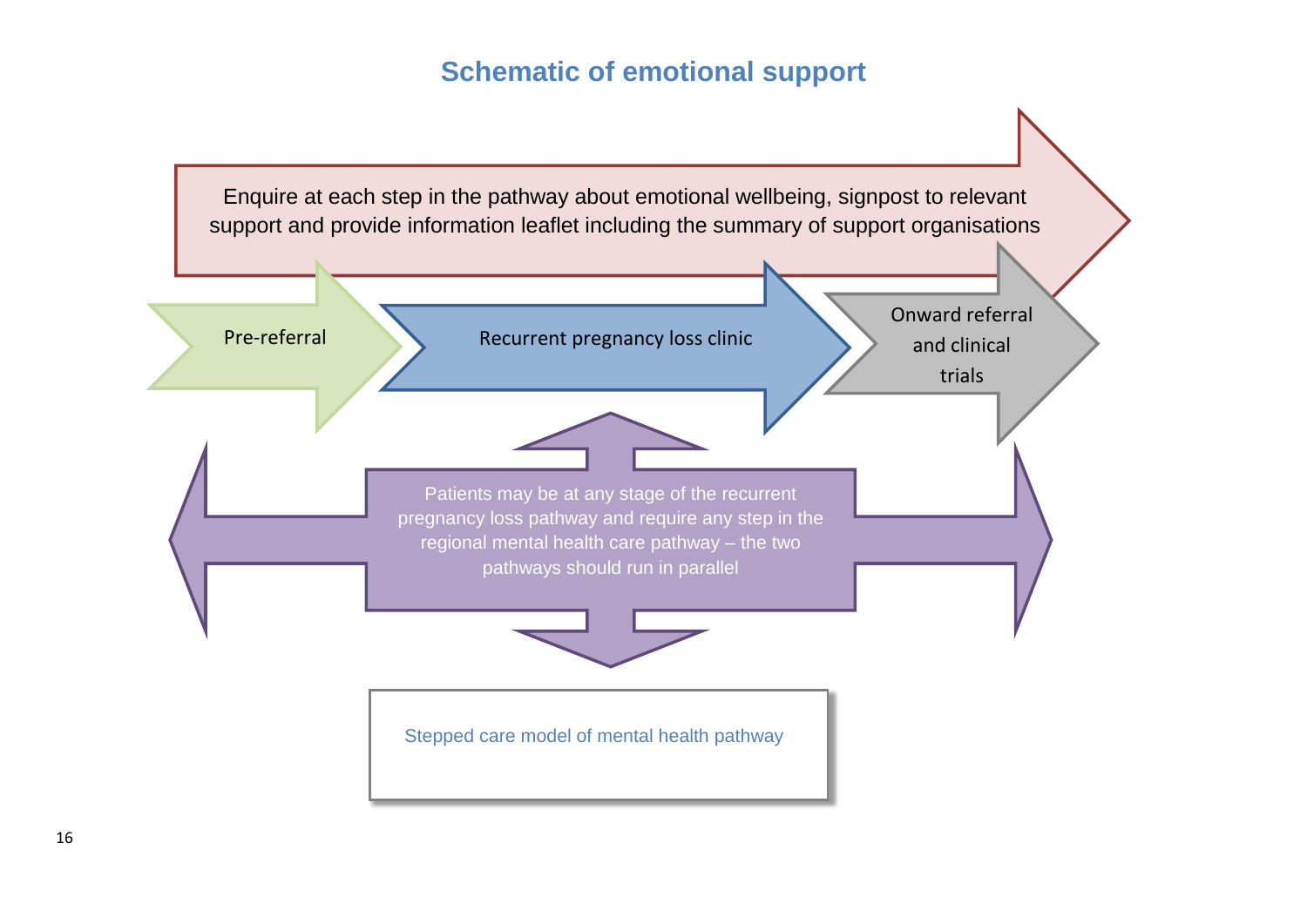### **Overview of stepped care model of mental health pathway Stepped Care Model - how services are organised**

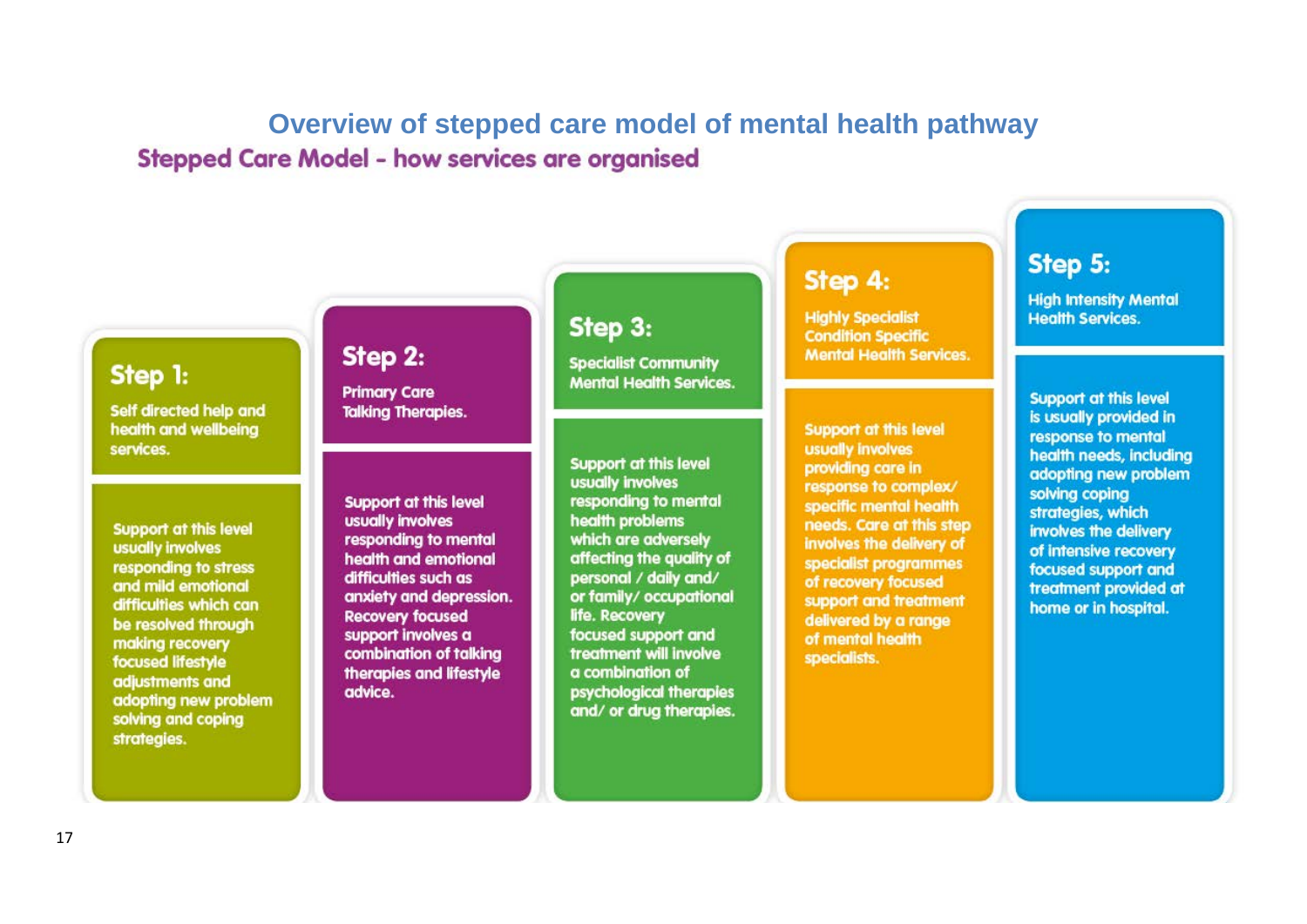#### <span id="page-19-0"></span>**Principles of the approach to the provision of emotional support during the recurrent pregnancy loss pathway**

- Emotional support services, whilst referred to within this document for those experiencing recurrent pregnancy losses, are also applicable to all those experiencing pregnancy loss.
- Trusts and community and voluntary services treating women or couples experiencing recurrent pregnancy loss should ensure that at all times the following are features of that care:
	- **Exercisive** sensitivity to emotions of all affected
	- **respect**
	- **Exemplement**
	- **EXEC** clear and sensitive language
	- **n** honesty
	- **acknowledgement of loss.**
- All women and couples should receive the regional information leaflet and the summary of sources of support at an early stage in the pathway. This will facilitate repeated discussion as appropriate.
- All women and couples should be asked about their emotional support needs at every clinic appointment.
- Emotional support should be tailored to each woman and couple.
- The first step for most women and couples will approximate to **Step 1 of the Regional Mental Health Pathway** – Self-directed help and health and wellbeing services, ie low impact on personal functioning.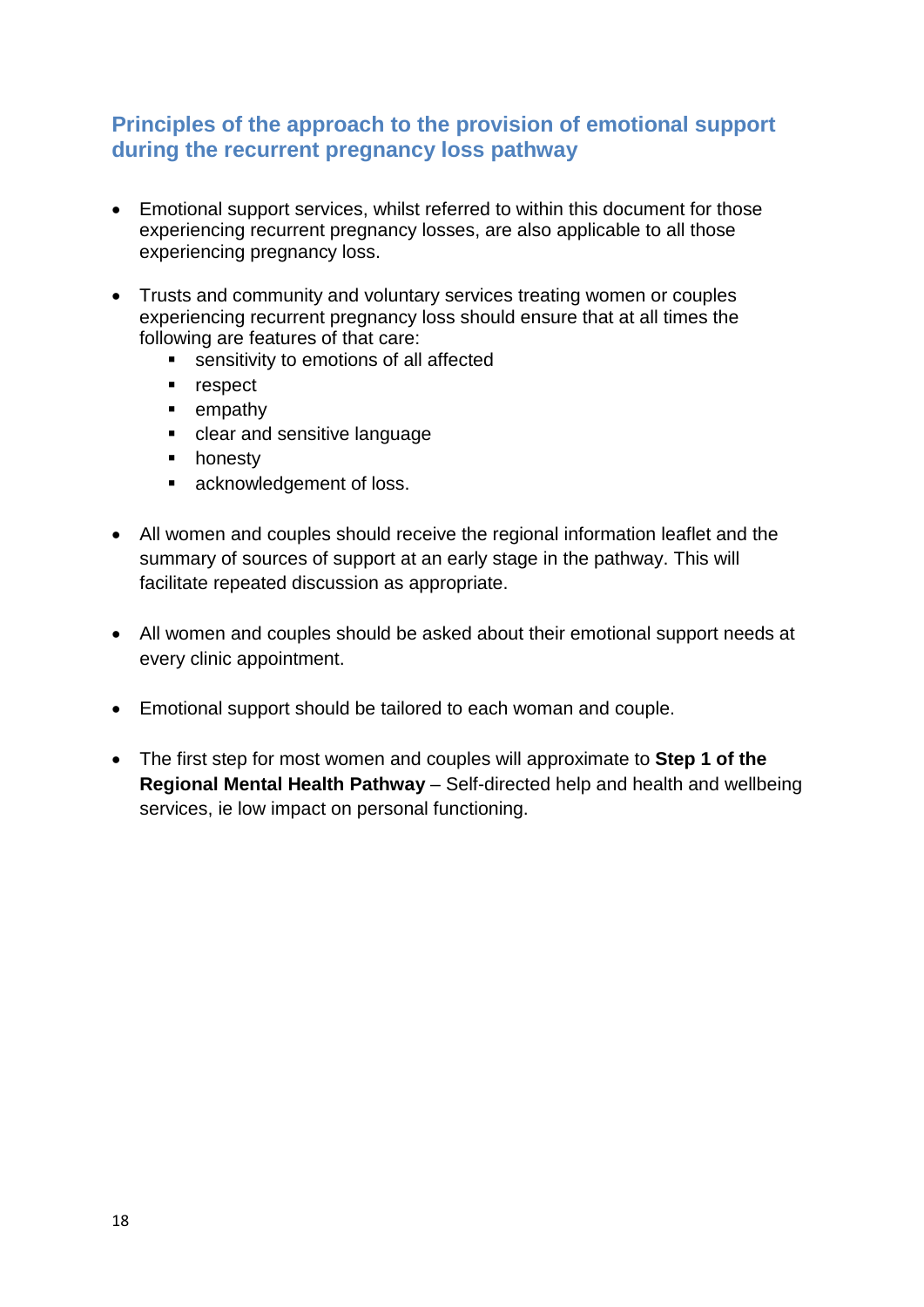- On further enquiry with the woman/couple and based on responses, the following options of support should be highlighted to the woman/couple supported by the summary of sources of support:
	- Bereavement services to include, where available, Bereavement Support Midwife/Childbirth and Pregnancy Loss Specialist Midwife
	- Health and Social Care Trust (HSCT) and Community and Voluntary Sector (CVS) resources, eg websites, online forums, support groups
	- **Trust bereavement services (eg book of remembrance/services of** remembrance)
- If women or their partner indicate that they are experiencing an impact on personal functioning partially or fully as a result of the emotional impact of recurrent pregnancy loss, encourage the woman and or her partner to seek assessment and help from GP services. This will allow:
	- an assessment by a GP as to the extent of the morbidity
	- further management within primary care as appropriate, ie **Step 2 of the Regional Mental Health Pathway**
	- **•** onward referral to mental health services if indicated by moderate to high impact on personal functioning, ie **Step 3 of the Regional Mental Health Pathway**
- It is important to identify those affected by recurrent pregnancy loss and offer them additional emotional support in any future pregnancies. This should be identified as part of the management plan.